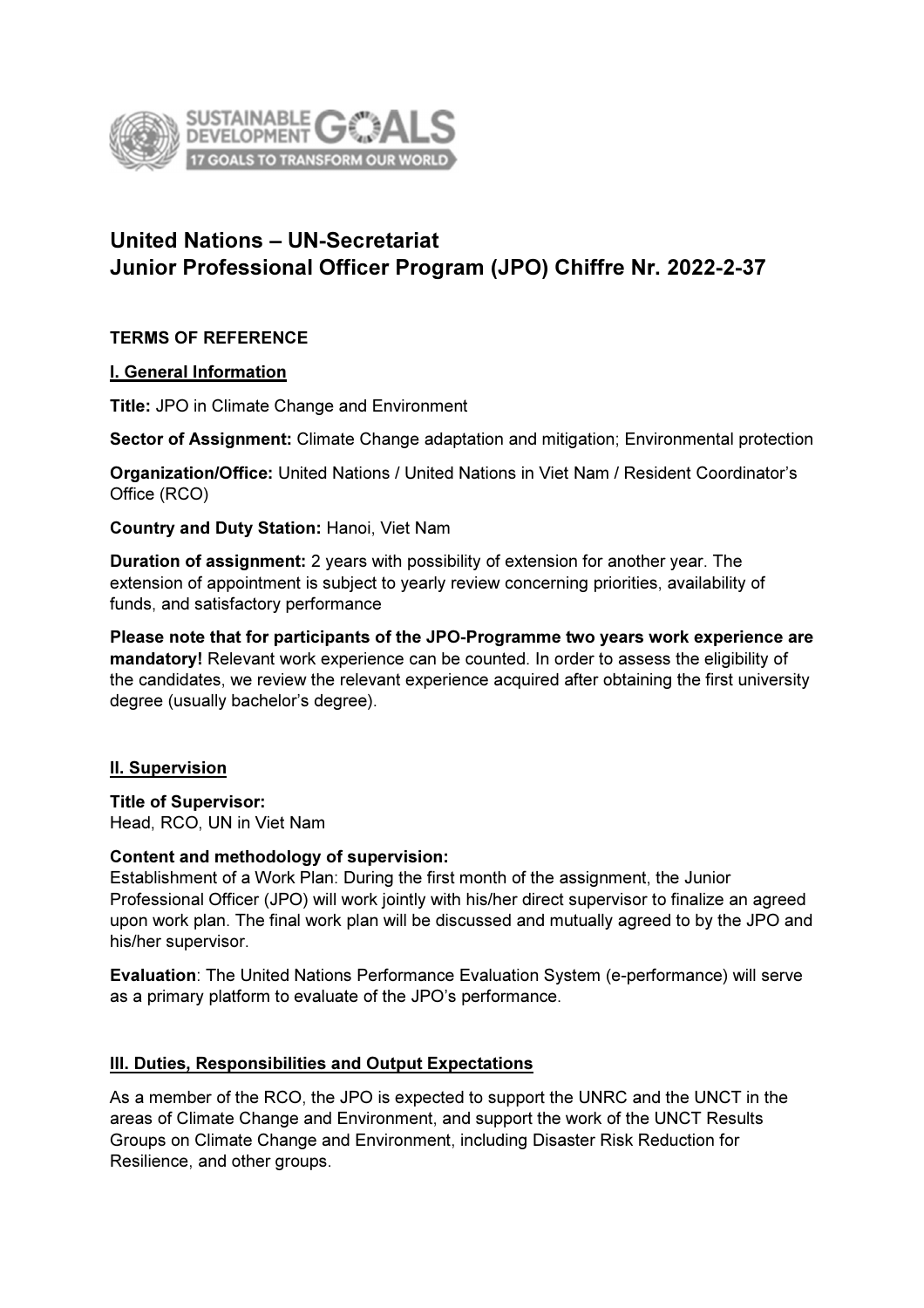As a member of the UN family in Viet Nam, the JPO is expected to make contributions to the implementation of the One Strategic Plan (OSP) 2017-2021 and a new UN Sustainable Development Cooperation Framework (UNSDCF) for 2022-2026 (to be finalized and adopted in 2021), advancing the UN's Delivering as One (DAO) agenda, enhancing synergies and impacts of UN support in the areas of climate change adaptation and mitigation as well as environmental protection. The JPO will work in partnership with UN colleagues to ensure successful programme development and implementation to achieve the OSP and UNSDCF results.

- 1) Provide support to the UN Resident Coordinator through the Head of the RCO in his role of coordinating issues relating to climate change and environment in support of the Government of Viet Nam and with close partnership with all relevant stakeholders, including development partners (UN and non-UN):
	- Advise the RC and the UNCT on critical climate change and environmental issues and possible areas of action;
	- Support the RCO and UNCT annual reporting and work planning processes relating to climate change and environmental issues;
	- In collaboration with UN agencies, develop and maintain relationships with such relevant ministries as the Ministry of Natural Resources and Environment, and the Ministry of Agriculture and Rural Development;
	- Support the RC and RCO in maintaining effective working relationships with external stakeholders, in particular development partners, on climate change and environmental issues;
	- Support communications and advocacy relating to climate change and environmental issues through the One UN Communications Group of the UN in Viet Nam.
- 2) Provide support to the RC and the UNCT on climate change and environment, in particular through the UN Results Group (RG) on Climate Change and Environment, and other groups that may be established for the implementation of the UNSDCF for 2022- 2026:
	- Actively participate in the activities of the UN RG on Climate Change and Environment and of other RGs, Thematic Groups and groups, as necessary, to support and advise on the integration of climate change and environmental considerations into UN programmes and projects;
	- Provide inputs to the inter-agency works of the UN in Viet Nam and promote the integration of climate change and environmental considerations in joint-UN planning and programming;
	- Maintain close relationship with UNEP at the regional level, and facilitate close collaborations between UNEP and the rest of the UNCT.

#### IV. Qualifications and Experience

#### Education:

Master's degree in development, international relations, environmental science, environmental economics, political sciences, social science, project management or related fields.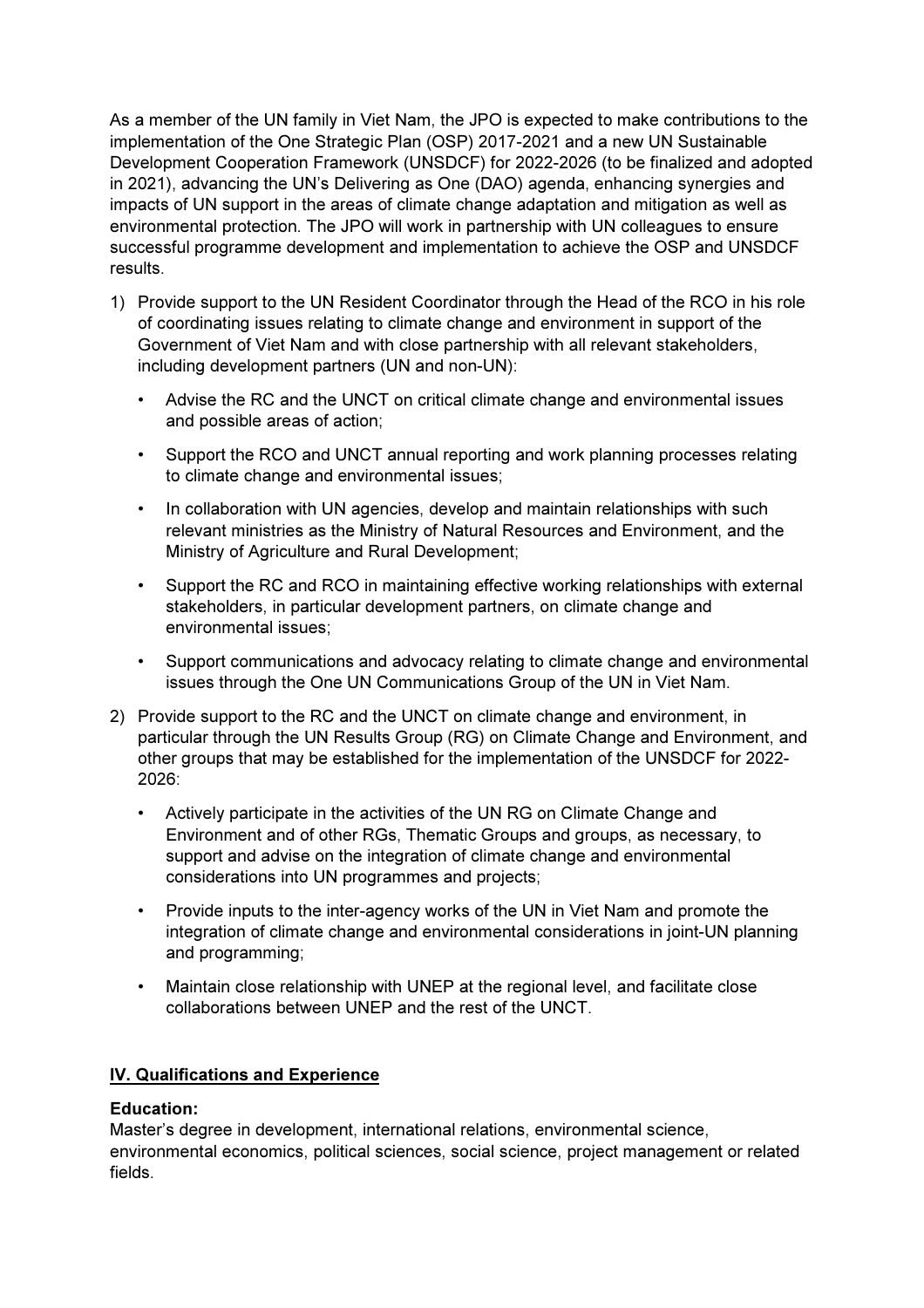### Work experience:

At least two years of relevant experience in program/project development. Experience in monitoring/evaluation as well as in a development country would be an asset.

### Languages:

Full command of English (writing, speaking, and presentation skills) is required for this position.

## Other skills:

- Good knowledge and understanding of climate change and environmental issues
- Excellent communication, interpersonal skills and the ability to work effectively in an international environment
- Good organizational and analytical skills, initiative and sound judgment; and the ability to work with minimum supervision
- Specific training and knowledge of climate change and environmental issue desirable
- Working knowledge/experience in developing countries and Asia or in Viet Nam desirable
- Good computer skills

## UN competencies:

PROFESSIONALISM: Shows pride in work and in achievements; Demonstrates professional competence and mastery of subject matter; Is conscientious and efficient in meeting commitments, observing deadlines and achieving results; Is motivated by professional rather than personal concerns; Shows persistence when faced with difficult problems or challenges; Remains calm in stressful situations.

COMMUNICATION: Speaks and writes clearly and effectively; Listens to others, correctly interprets messages from others and responds appropriately; Asks questions to clarify, and exhibits interest in having two-way communication; Tailors language, tone, style and format to match the audience; Demonstrates openness in sharing information and keeping people informed.

TEAMWORK: Works collaboratively with colleagues to achieve organizational goals; Solicits input by genuinely valuing others' ideas and expertise; is willing to learn from others; Places team agenda before personal agenda; Supports and acts in accordance with final group decision, even when such decisions may not entirely reflect own position; Shares credit for team accomplishments and accepts joint responsibility for team shortcomings.

PLANNING & ORGANIZING: Develops clear goals that are consistent with agreed strategies; Identifies priority activities and assignments; adjusts priorities as required; Allocates appropriate amount of time and resources for completing work; Foresees risks and allows for contingencies when planning; Monitors and adjusts plans and actions as necessary; Uses time efficiently.

CREATIVITY: Actively seeks to improve programmes or services; Offers new and different options to solve problems or meet client needs; Promotes and persuades others to consider new ideas; Takes calculated risks on new and unusual ideas; thinks "outside the box"; Takes an interest in new ideas and new ways of doing things; Is not bound by current thinking or traditional approaches.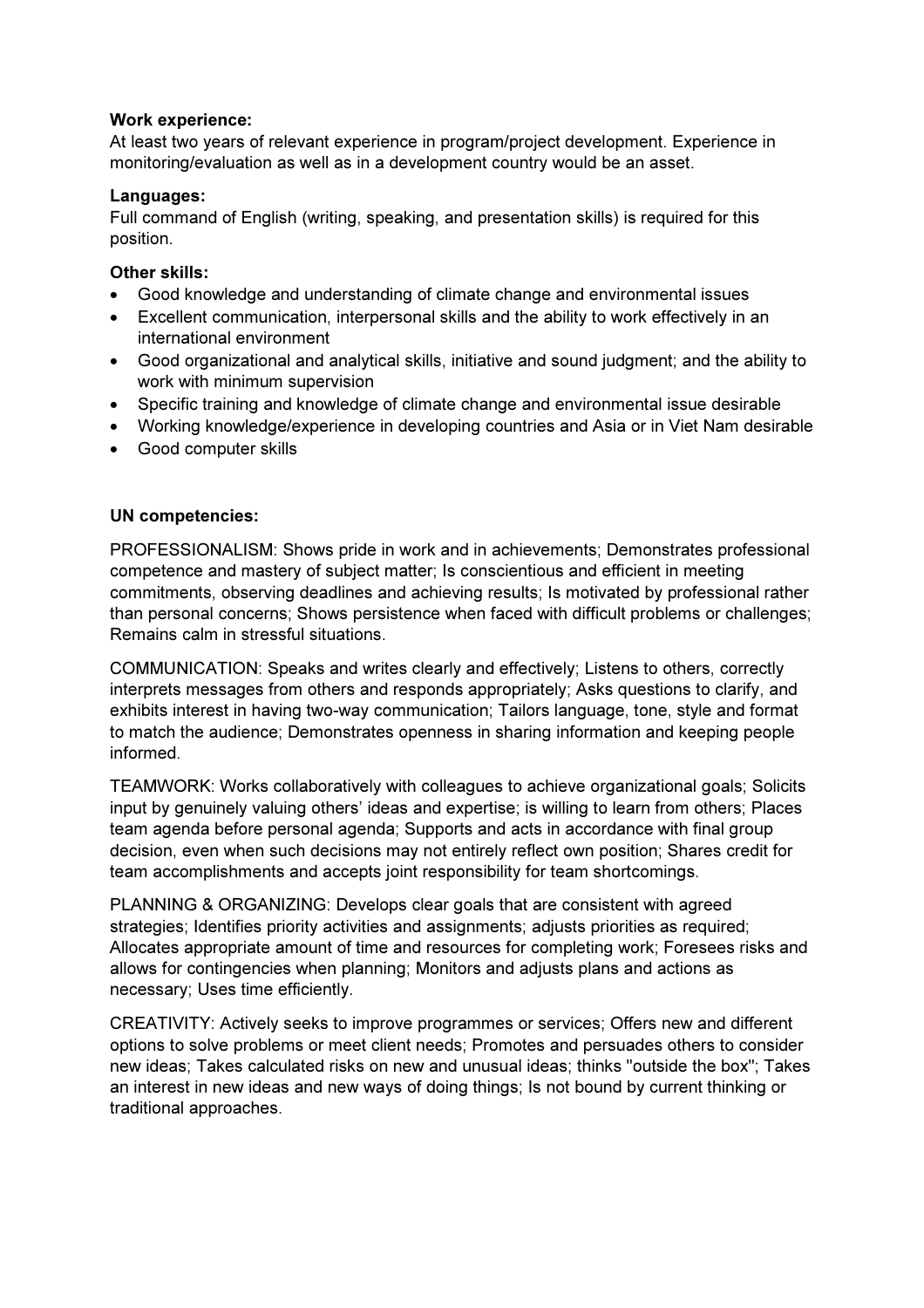# Workforce Diversity

The United Nations believes that an inclusive culture attracts the best talent and encourages all qualified applicants, regardless of gender, disability, sexual orientation, cultural or religious backgrounds, to apply.

# V. Learning Elements

On completion of the assignment, the JPO will have/be able to

- Understand the key issues of importance to the UN, including climate change and environment, governance, justice and human rights;
- be familiar with policy formulation process, advocacy, research, partnership establishment and operation, and coordination for development;
- active participation and contribution to the joint policy advocacy and actions by UN in Viet Nam (through participation in the UN Joint Programme Groups).

# VI. Background Information

1. Organizational context

The "Delivering as One" (DaO) initiative in Viet Nam started in early 2006 with the objective to achieve a more strategic and more effective contribution to the attainment of national development priorities under national leadership. The strategic intent of DaO is to "improve the effectiveness of the UN system to contribute to national development priorities and move towards providing high-quality policy advice and advocacy, focusing on the UN's normative role".

With the One Strategic Plan (OSP) 2017-2021 currently being implemented, the RC/UNCT has set up the UN's coordination architecture, supported by various inter-agency teams and the UNRCO, and guided by principles of national ownership; alignment with national development priorities; multi-stakeholder participation; and mutual accountability for development results. The UN is also working with the Government of Viet Nam to promote complementarity between the National Socio-Economic Development Plan 2016-20 and the Sustainable Development Goals. In 2021, the UN in Viet Nam is drafting with the Government of Viet Nam a new UN Sustainable Development Cooperation Framework (UNSDCF) for 2022-2026, which will succeed the OSP. Ensuring climate resilience and environmental sustainability have been one of the key aspects of the OSP, and in March 2021, the UN in Viet Nam has agreed with the Government of Viet Nam in principle on the four key Outcomes of the UNSDCF for 2022-2026, including 'Climate Change Response, Disaster Resilience and Environmental Sustainability'.

The Office of the UN Resident Coordinator (RCO) in Viet Nam is supporting the RC, the UN Country Team (UNCT), Results Groups and specific working groups with the overall aim of promoting greater UN coherence, efficiency and enhanced development results. The RCO provides a range of services, including:

- UN Coherence through Delivering as One
- Coordination of the OSP 2017-21
- Resource Mobilization
- Results-Based Management of DaO and Development Results